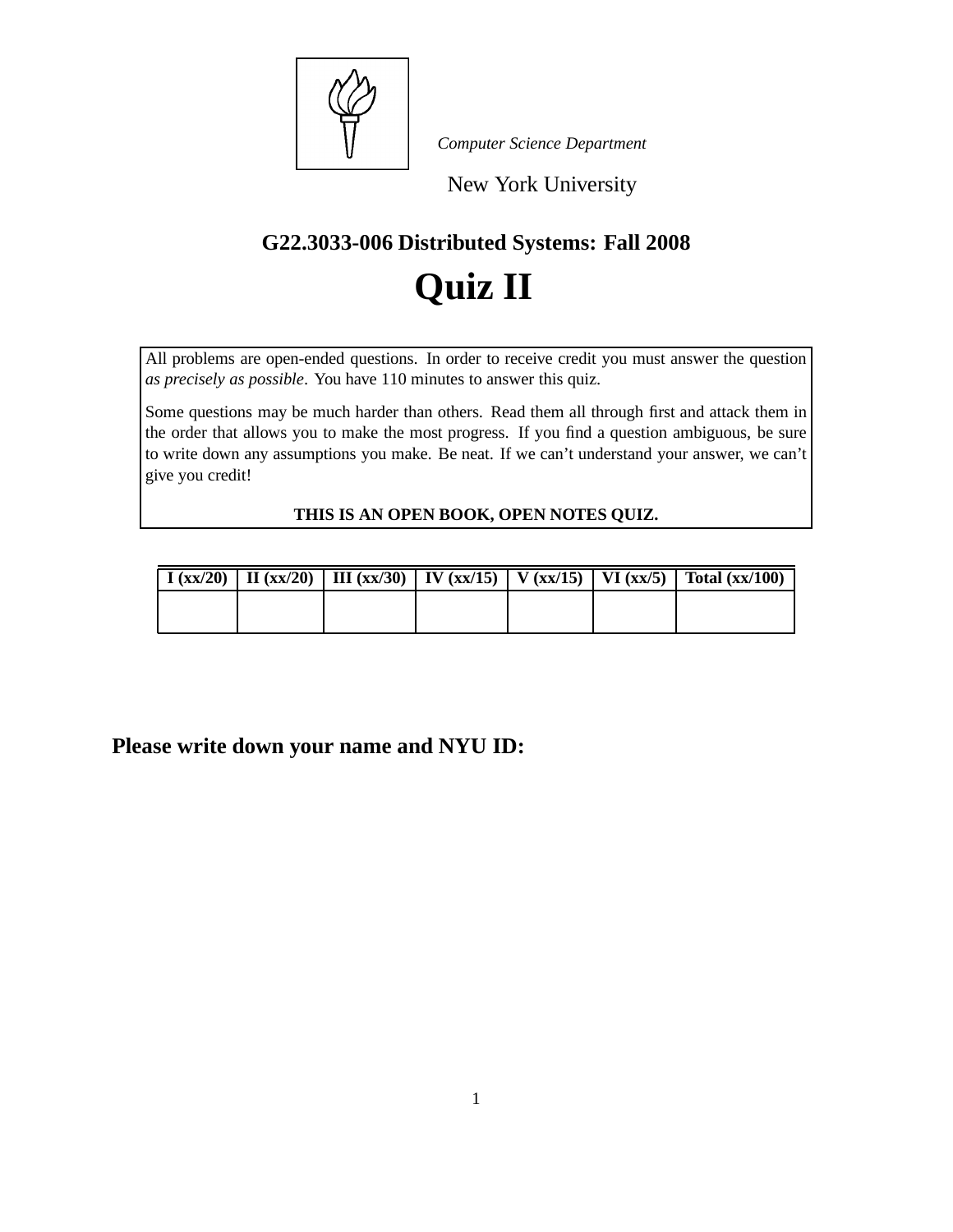#### **I Two-phase commit**

Ben Bitdiddle and Alyssa Hacker are arguing about the relative merits of the classic two-phase commit protocol and the modified version used in Sinfonia. For concreteness, they examine a scenario where client C initiates a single transaction involving two servers A and B (servers are also referred to as memory nodes in Sinfonia).

**1. [10 points]:** Suppose the *one way* delay between any pair of nodes is r, how long does it take for client C to learn of the transaction's result using the classic two-phase commit protocol? How long does it take using Sinfornia's protocol? (Draw a message time diagram to illustrate both cases)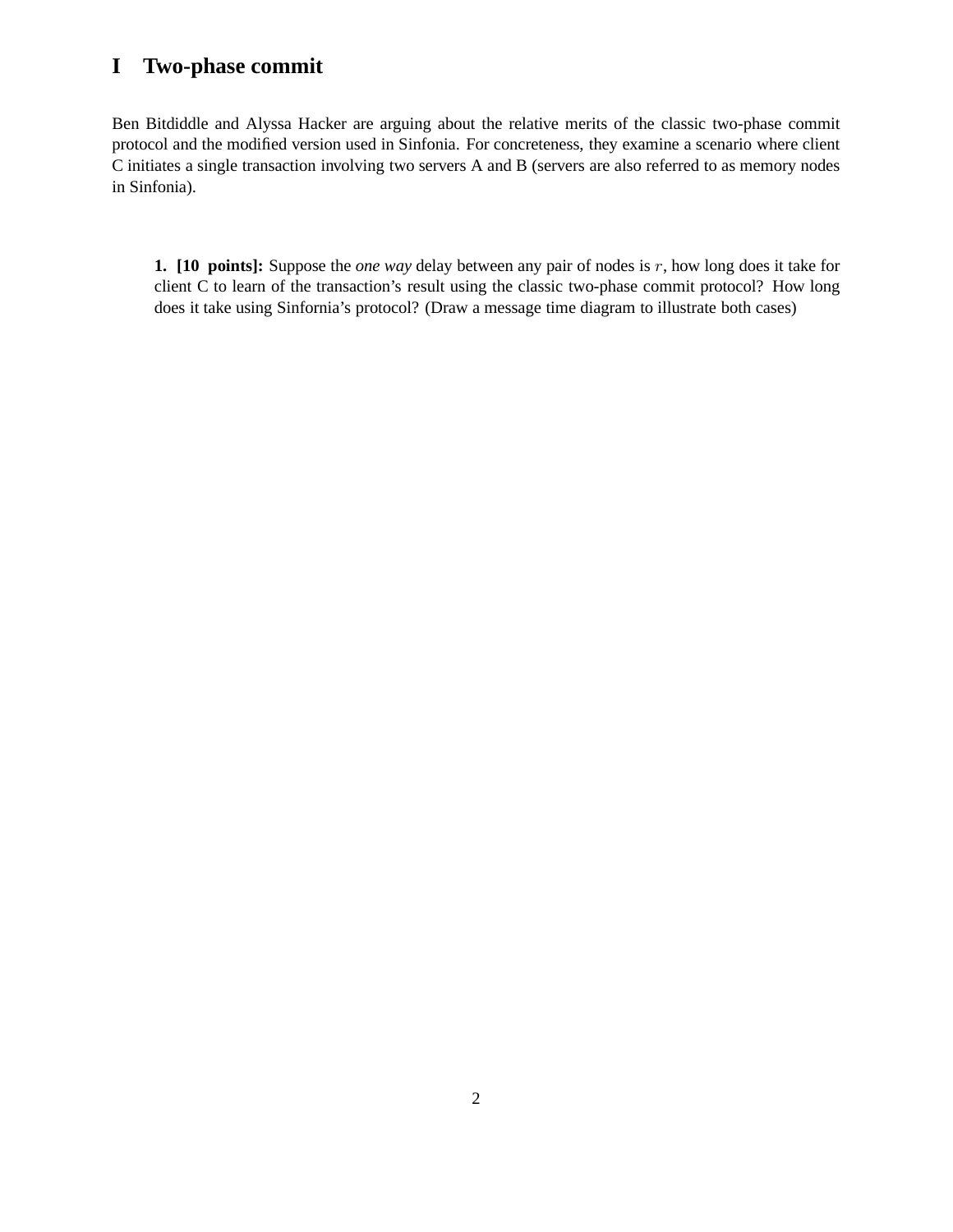**2. [5 points]:** Enumerate all scenarios under which the classic two-phase commit protocol fails to make progress (i.e. the transaction neither succeeds nor aborts). Similarly, enumerate all scenarios when Sinfonia's 2-phase protocol fails to make progress.

**3. [5 points]:** How can you augment the basic two-phase commit protocol so that the system does not block under any single server's failure. (Hint: there is no need to design new algorithm or new protocol. You should be able to apply existing techniques from this class for the augmented design.)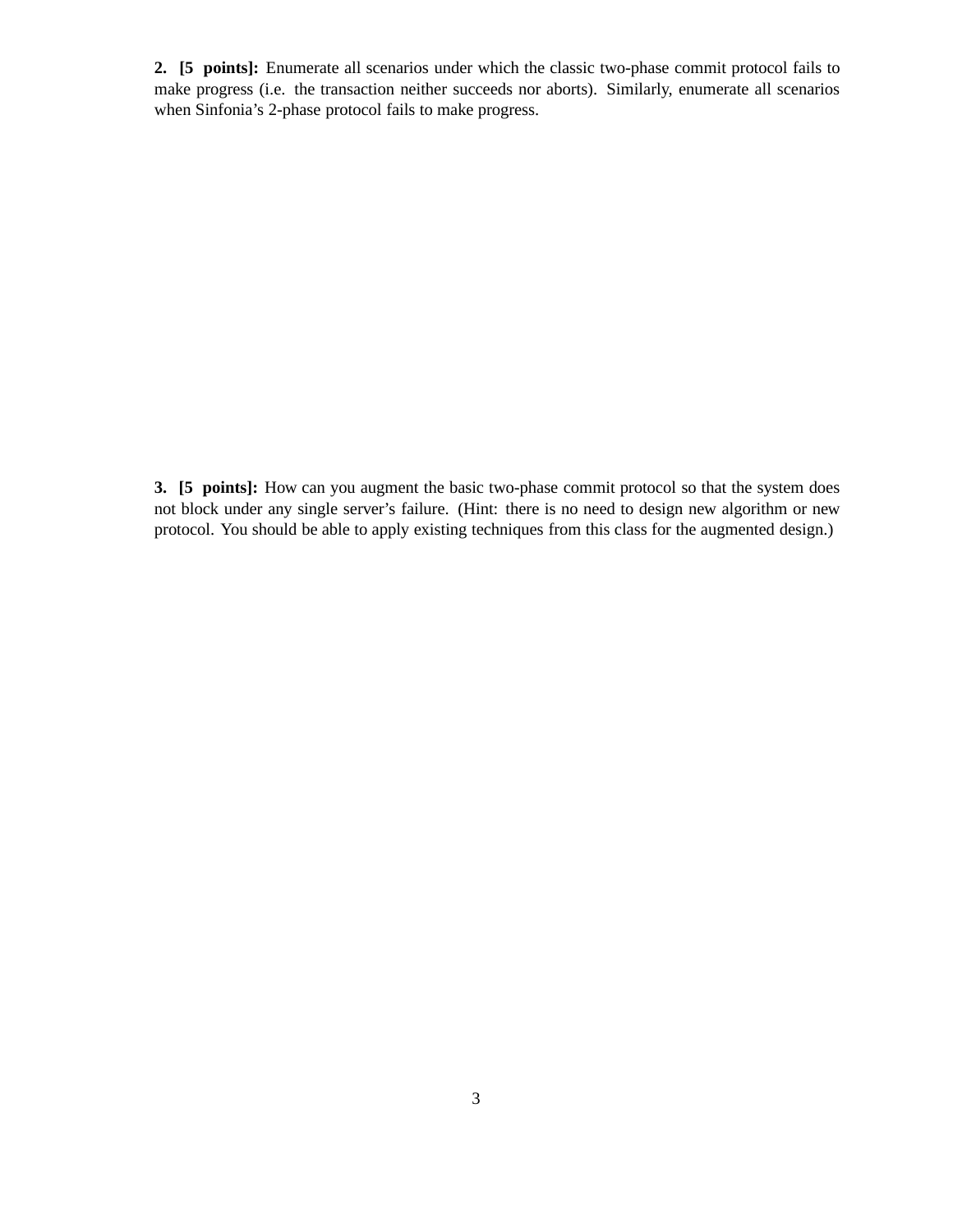#### **II Replicated state machine**

Ben finds Paxos very complicated and decides to devise a simpler protocol to handle the master failure in RSM. In Ben's proposal, the RSM replica set consists of a *fixed* list of n servers  $(S_0, S_1, ..., S_{n-1})$ . There are no new nodes joining the system and there are no nodes leaving the system. Note that his setup is different from that in Lab 6 (the RSM of Lab 6 allows new nodes to join an existing replica set). The RSM starts with the manually configured master  $S_0$  at all servers. His proposed plan works as follow:

- The master processes clients' requests in the same fashion as Lab 6: it assigns sequence numbers to each client request and sends *invoke* messages to all servers. The master processes a client's request and returns the reply to the client if at least half of the servers in the fixed replica set have processed the request.
- When a client fails to contact the current master, it issues its request to the current master's successor. Recall that a successor is a node whose ID is the closest to the node in the wrapped-around ID space (i.e.  $S_0$ 's successor is  $S_1$ .  $S_1$ 's successor is  $S_2$ .  $S_{n-1}$ 's successor is  $S_0$ ). A server that receives a client's request immediately sets its status to be the master and processes the client's requests as usual.

**4. [10 points]:** Assume the network is asynchronous (i.e. it can partition nodes and delay messages arbitarily). does Ben's proposal guarantee that all RSM operations are performed in a single total order? Explain and illustrate with an example.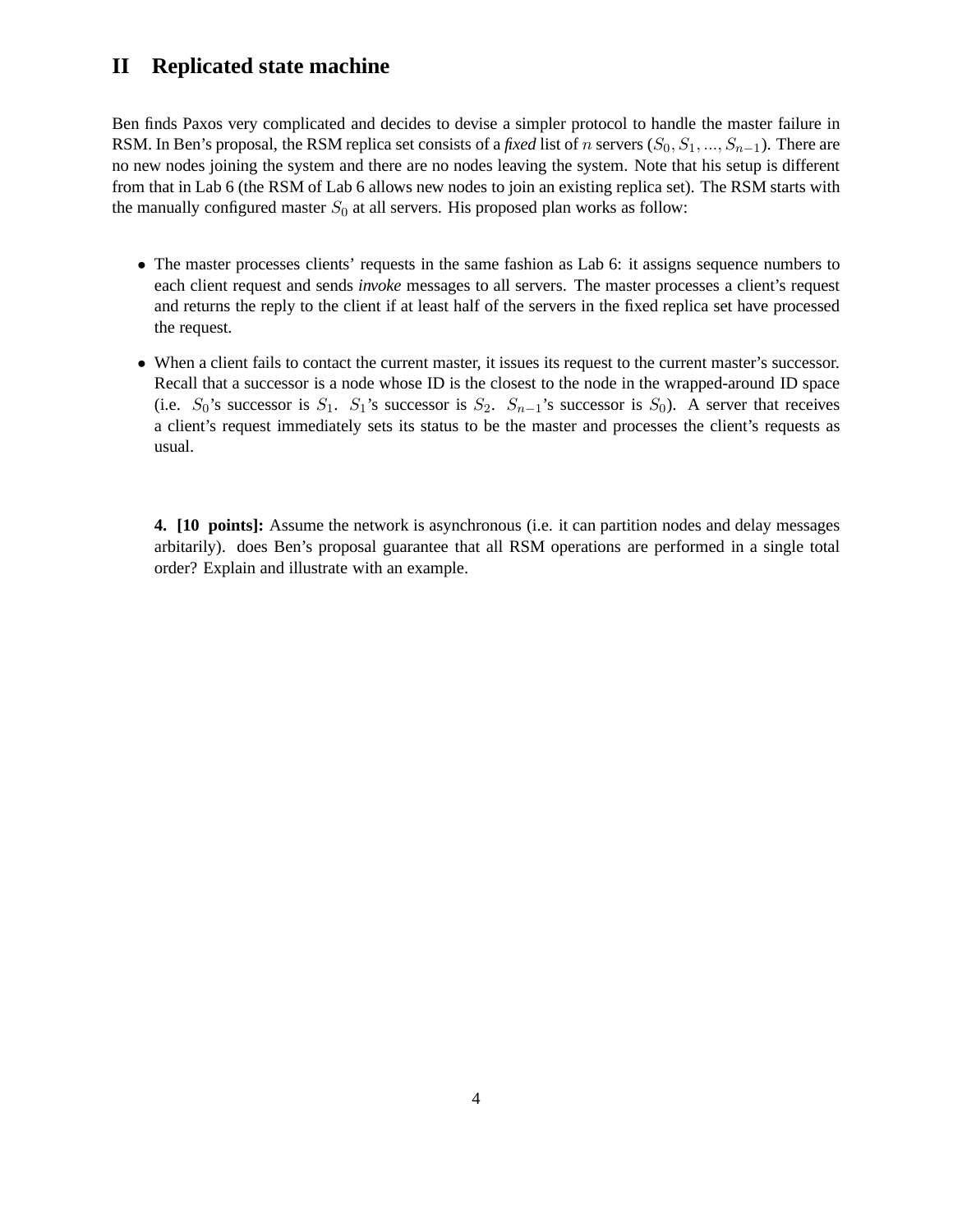**5. [10 points]:** Frustrated, Ben decides to revert to the RSM design in Lab 6. However, he changed how the master processes a client's request. His modified master processes a client's request locally first and returns the result to the client before waiting for replies from other replicas. Does his modified RSM still guarantee that all RSM operations are performed in a single total order? Explain and illustrate with an example.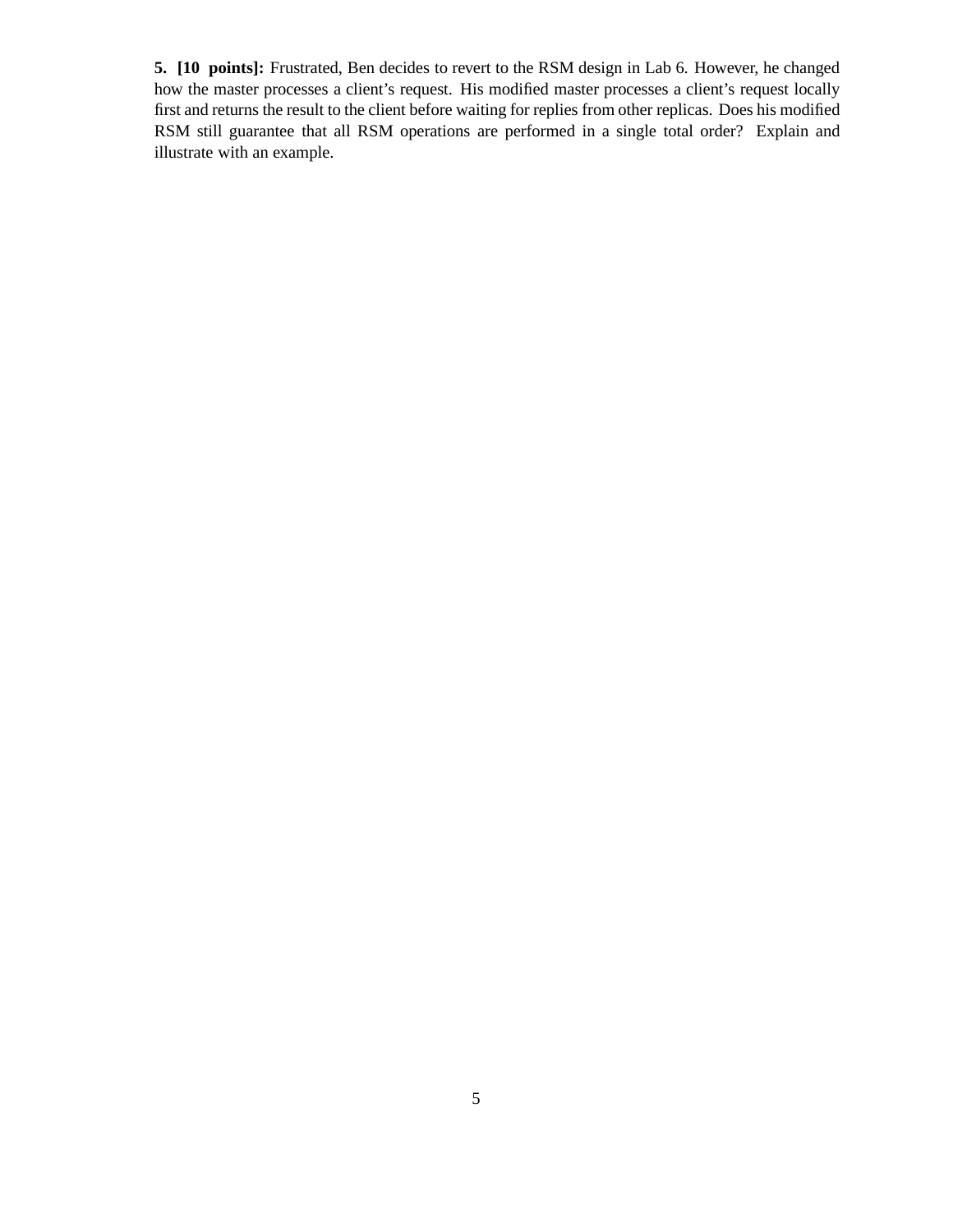#### **III Paxos**

In the appendix of this quiz, you can find the Paxos pseudocode as described in Lab5.

**6. [10 points]:** Ben proposes to remove the first round of message exchange in Paxos (i.e. skip phase involving prepare messages). In his proposal, a leader starts Paxos by sending accept (vid+1,my n, v) to all nodes in the current view. If a majority of nodes reply with "yes", the leader declares the new view as being formed and proceeds to send out decide (vid+1, v) messages to all nodes. Is his protocol still correct? (Give a brief explanation and illustrate your answer with an example.)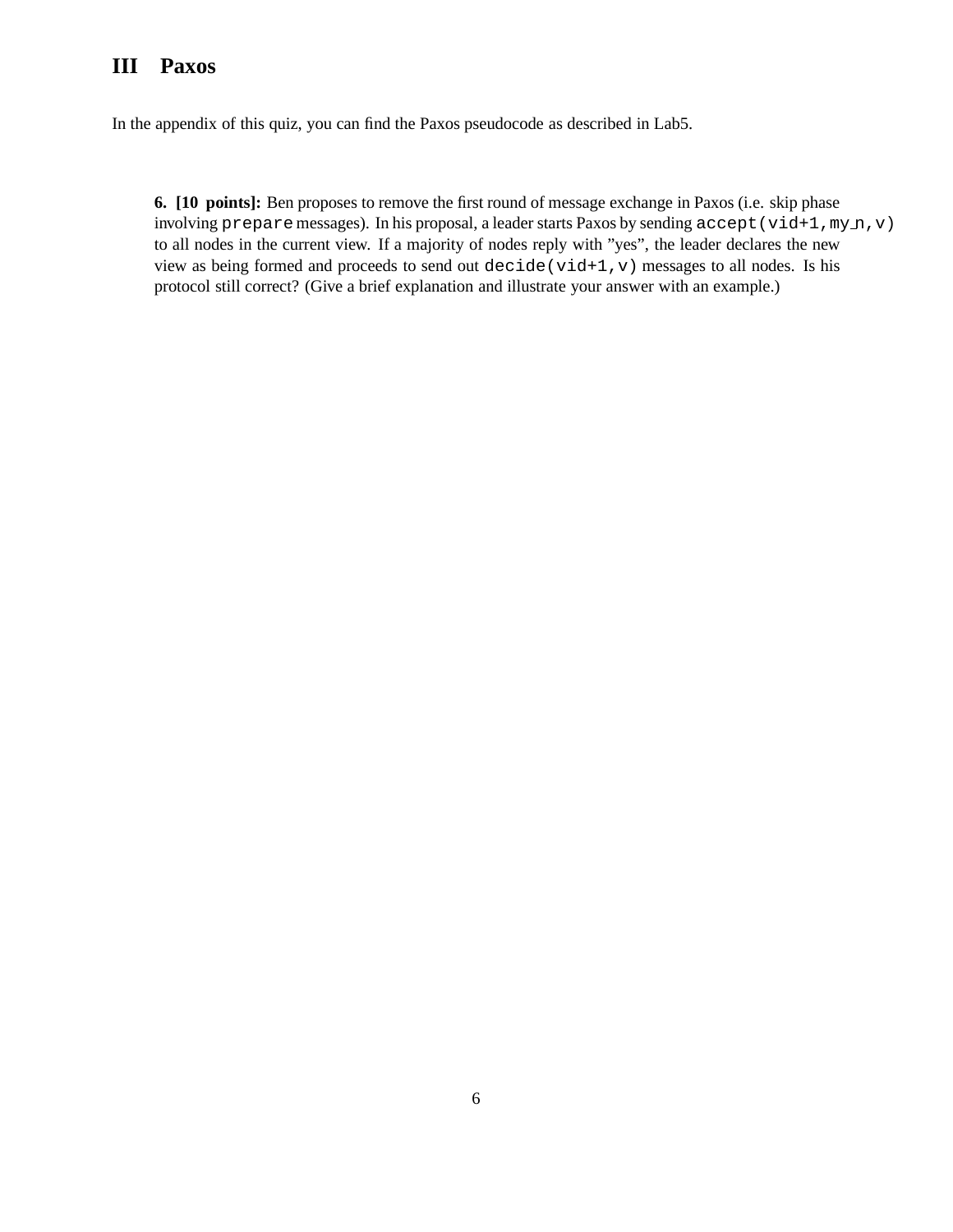**7.** [10 points]: In Paxos, each replica must log the Paxos state involving n a, v a and n h as well as log every view change. Will Paxos remain correct if n\_a and v\_a are not logged? Explain briefly with an example.

**8. [5 points]:** Paxos does not guarantee liveness. In other words, it is possible that Paxos never terminates under a sequence of events. Give a concrete example in which Paxos never reaches agreement on a new view after a couple of retries.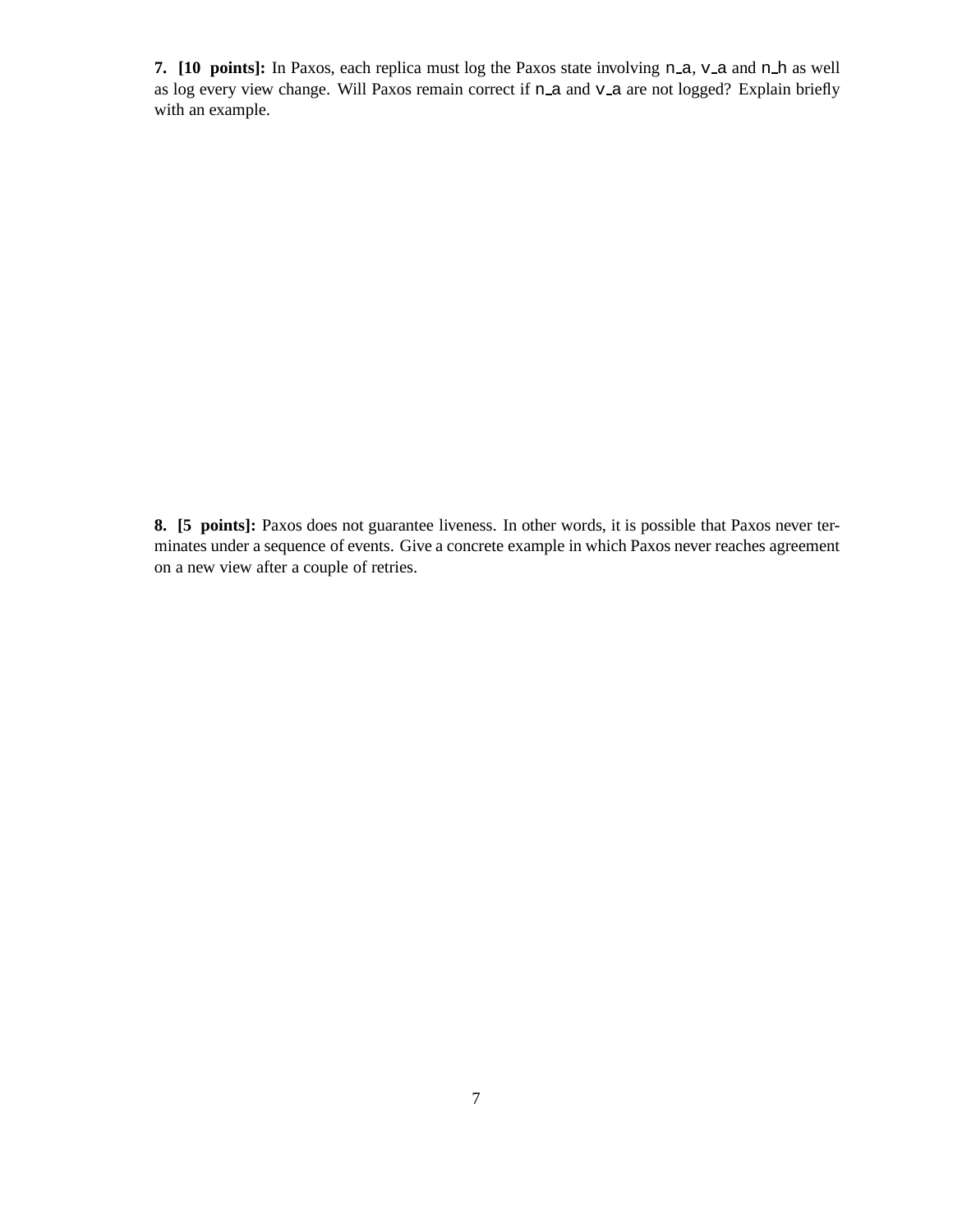#### **IV Byzantine Fault Tolerant**

Ben thinks the PBFT (Castro and Liskov) protocol is too expensive for his taste and decides to reduce the number of messages sent in the BFT protocol.

**9.** [10 points]: A quorum is a subset of nodes among *n* total nodes that return matching replies. The PBFT protocol requires a node to obtain a quorum of size  $|2n/3| + 1$  for prepare and commit messages. Is it still correct if Ben modifies PBFT to use a quorum size of majority nodes (i.e. quorum size  $\lfloor n/2 \rfloor + 1$ ). Briefly explain and give a concrete example to illustrate your argument.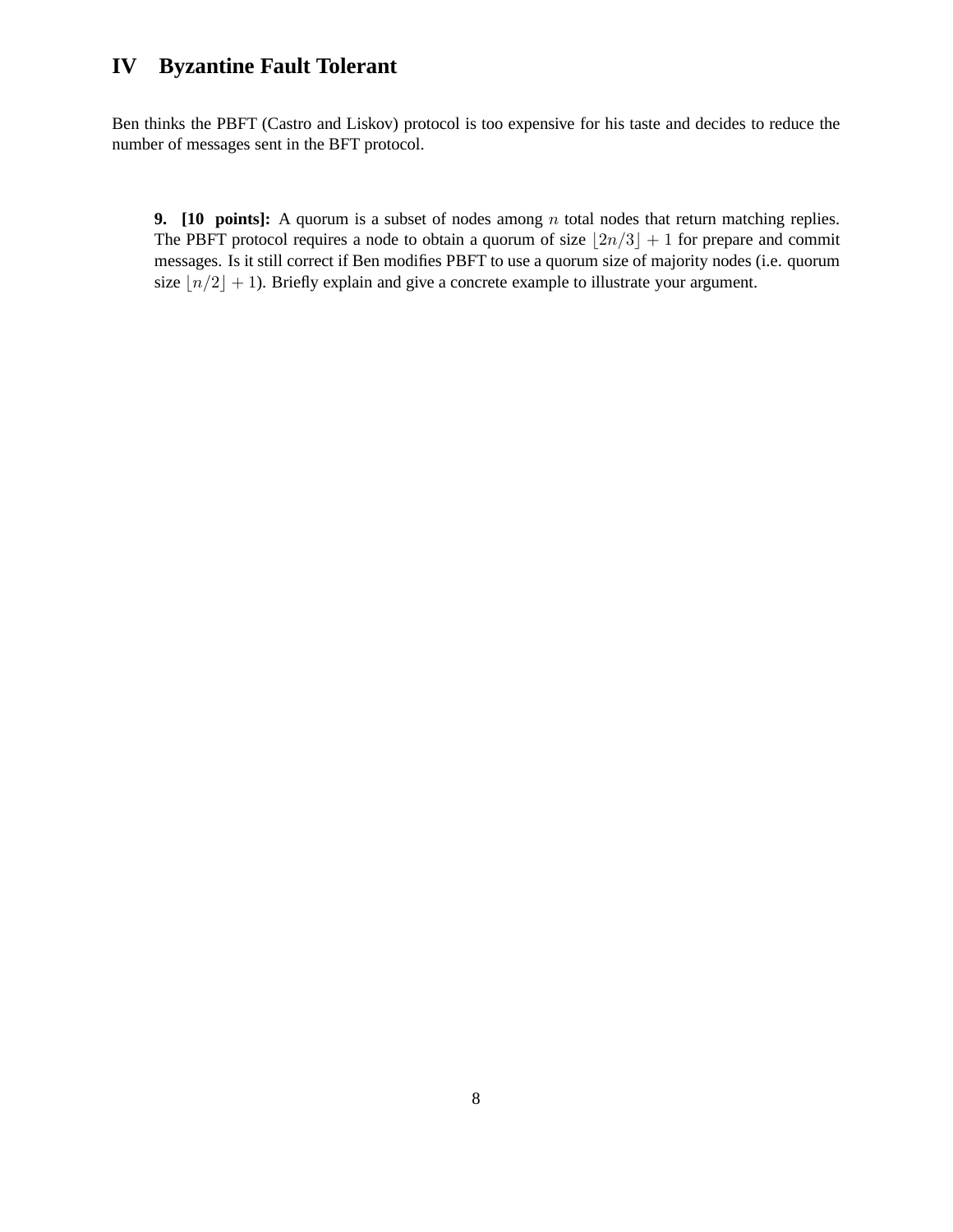**10. [5 points]:** In the A2M system proposed by Byung-Gon Chun et al., it is enough for a node to obtain a majority quorum while defending against no more than  $\lfloor n/2 \rfloor - 1$  Byzantine nodes. Briefly explain why this is the case and illustrate why the example you gave in problem 9 is no longer a concern when using A2M.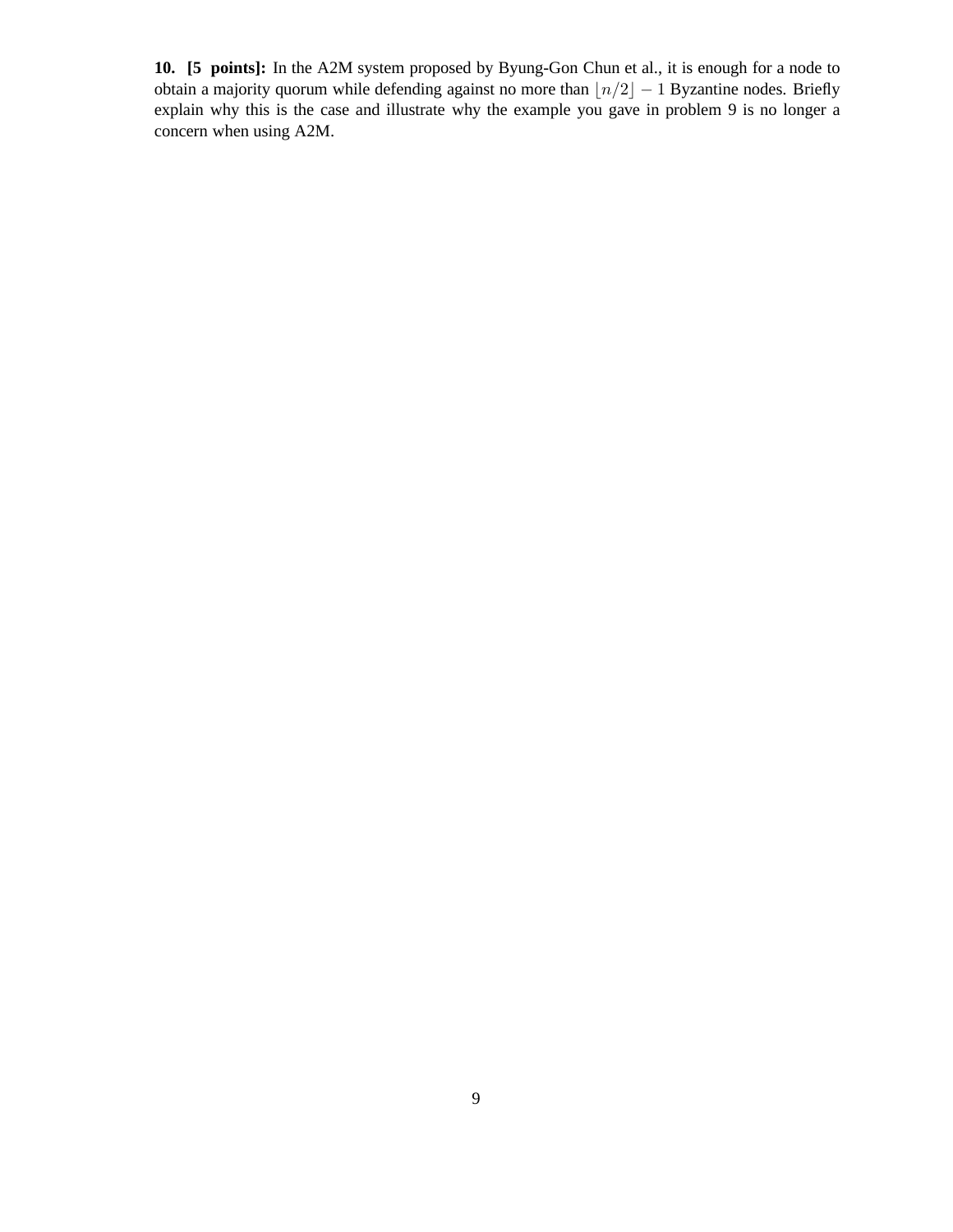#### **V SUNDR**

**11. [5 points]:** In SUNDR, each file is represented as a 20-byte hashed file handle. Is it necessary for a client to digitially sign individual file blocks to ensure the untrusted server does not maliciously modify them? Explain. Is it necessary for a client to digitially sign its version structure? Explain.

**12. [10 points]:** In SUNDR, why does a client increase its version number in the signed version structure upon a *fetch* operation (which does not modify data)? Briefly explain and provide an attack that violates *fork consistency* if a client does not increase its version number for *fetch* operations.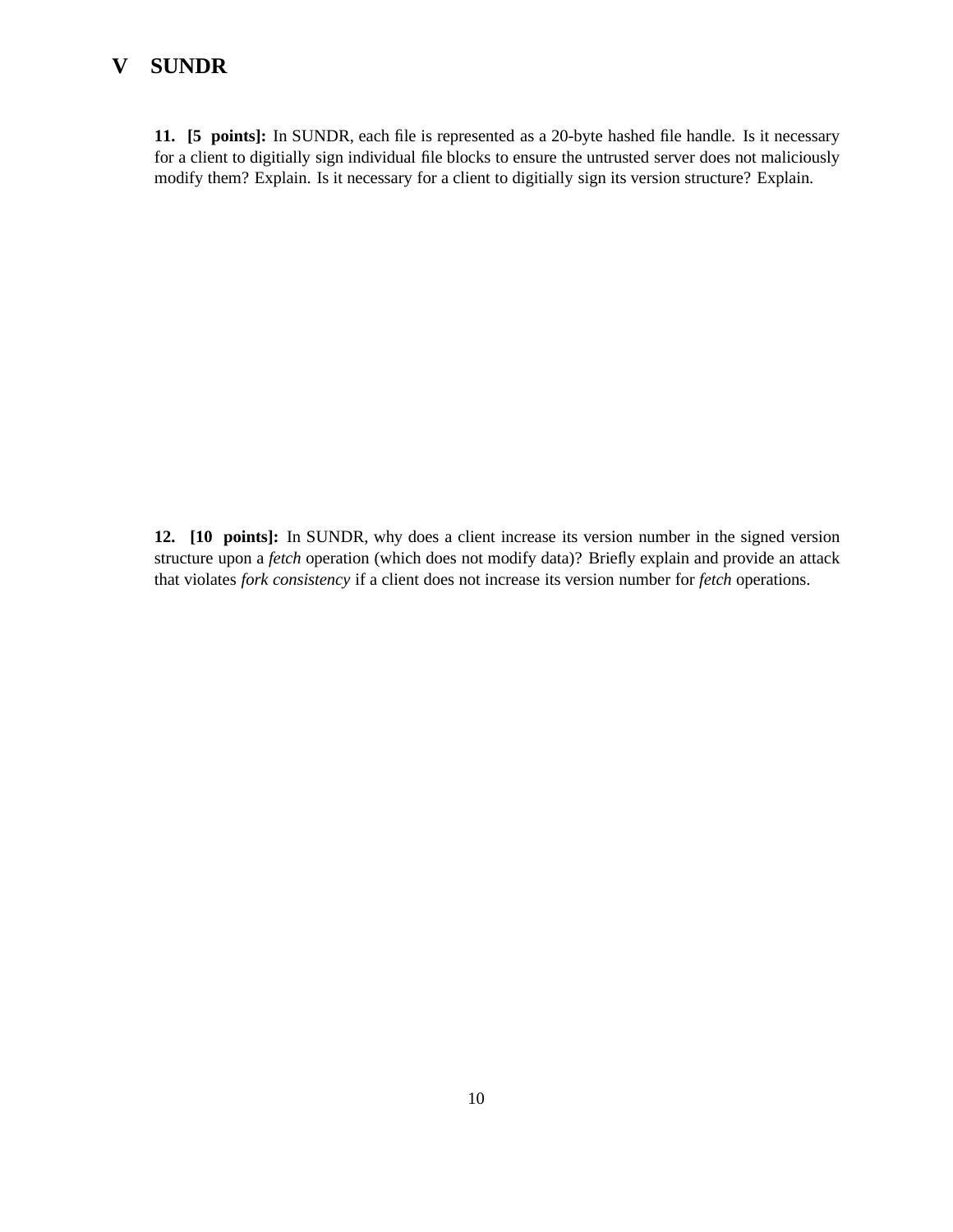#### **VI G22.3033-006**

**13. [5 points]:** Did you enjoy learning the materials in this class? What aspects of the class can be further improved for the next offering?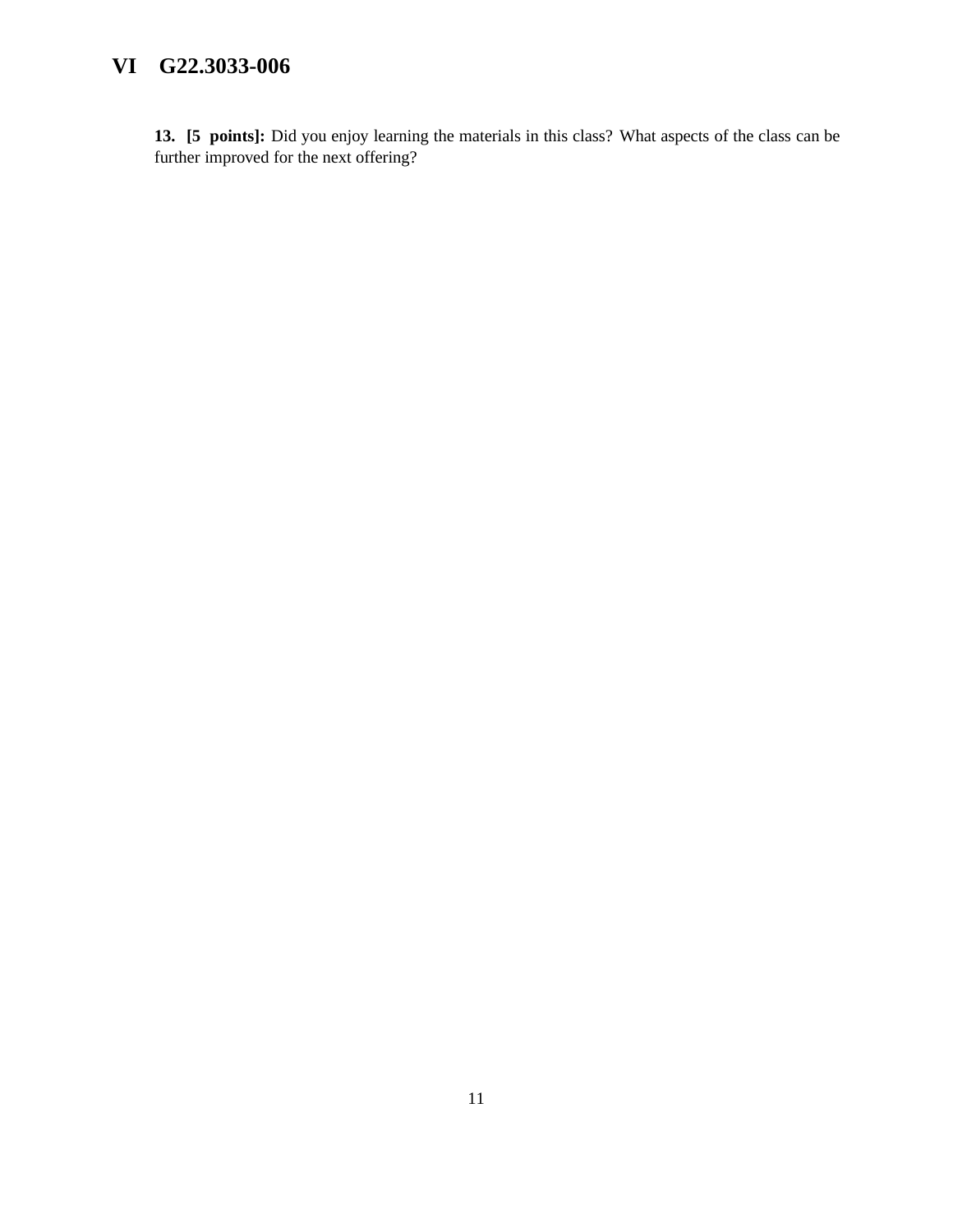#### **VII Appendix**

The following is the pseudocode of Paxos, as described in Lab 5.

```
state:
 n_a, v_a: highest proposal # and its corresponding value this node has accepted
 n_h: highest proposal # seen in a prepare
 my_n: the last proposal # the node has used in this round of Paxos
 vid_h: highest view number we have accepted
 views: a map of past view numbers to values
  stable: ''false'' when running Paxos, ''true'' when agreement has been reached for the cu
on each view change, initialize state
 n_a = 0n h = 0my_n = 0v_a = () // empty list
when a node initiates Paxos (upon join or detecting failures),
  stable = false
  proceed to Paxos Phase 1
Paxos Phase 1
  a node (maybe more than one.) decides to be leader (need not be in current view):
   my_n = max(n_h, my_n)+1, append node ID // unique proposal number
   sends prepare(vid_h+1, my_n) to all nodes in views[vid_h], initial contact node, itsel:
  if node receives prepare(vid, n):
    if vid <= vid_h:
     return oldview(vid, views[vid])
   else if n > n_h:
     n h = nstable = false
     return prepareres(n_a, v_a)
   else:
     return reject()
Paxos Phase 2
  if leader gets oldview(vid, v):
   views[vid] = v
   vid_h = vid
   view change
   restart paxos
  else if leader gets reject():
   delay and restart paxos
  else if leader gets prepareres from majority of nodes in views[vid_h]:
    if any prepareres(n_i, v_i) exists such that v_i is not empty:
     v = non-empty value v_i corresponding to highest n_i received
   else leader gets to choose a value:
     v = set of live nodes (including self)
    send accept(vid_h+1, my_n, v) to all responders
  else:
   delay and restart paxos
```